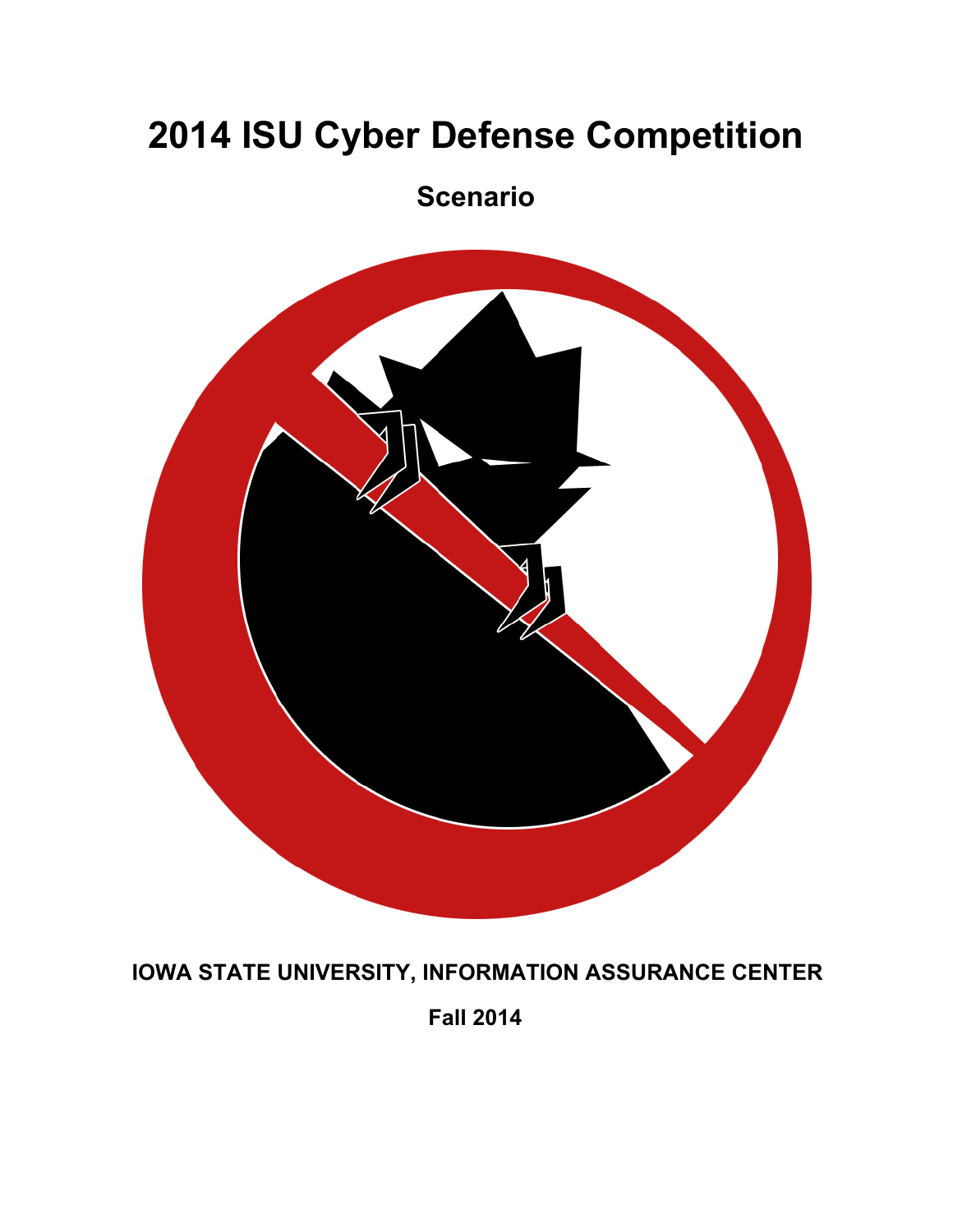## **Welcome!**

I am Robert Commit of Cache, Daemon, & Commit, Attorneys at Law. We are pleased to welcome you to the Information Technology division of one of the premier law firms of Iowa since 1912. You will be a valuable addition to the long line of dedicated men and women who have helped thousands of people with legal affairs over the past century.

You are joining the company in our new information technology team to provide the services that our lawyers and clients need to be productive and efficient. Your duties will include maintaining our existing servers and adding desired capabilities. We have a long tradition in providing the very best and hope you will take our value of excellence to heart.

An integral part of our company is protecting and safeguarding our clients' privacy. We have many cases that are not known publicly and we must protect client confidentiality. At the same time, we must maintain excellent records for auditing purposes. These two goals drive our need for safe, secure, and comprehensive systems.

Below I have attached a list of our servers and systems and what services they must provide. It includes your duties as a member of the Information Technology team of Cache, Daemon, & Commit. Make sure to read it carefully and understand everything that you need to provide.

We hope you enjoy your time at Cache, Daemon, & Commit!

#### *Robert Commit*

Partner, Cache, Daemon & Commit, Attorneys at Law

By entering into employment at Cache, Daemon, & Commit you hereby release and discharge forever Cache, Daemon, & Commit, its clients, partners and employees from all liability including but not limited to loss of life, bankruptcy, defamation of character, destruction or damage of property, and psychological ha

## Users

There are six employees at Cache, Daemon, & Commit. All passwords may be found in IScorE on the Dashboard under "Team Specific Information". Their cases and roles are listed below.

| First name | Last name | Username | Role   | Case(s)            |
|------------|-----------|----------|--------|--------------------|
| Robert     | Commit    | rcommit  | Lawyer | Negligence         |
| Henry      | Cache     | hcache   | Lawyer | <b>Tax Evasion</b> |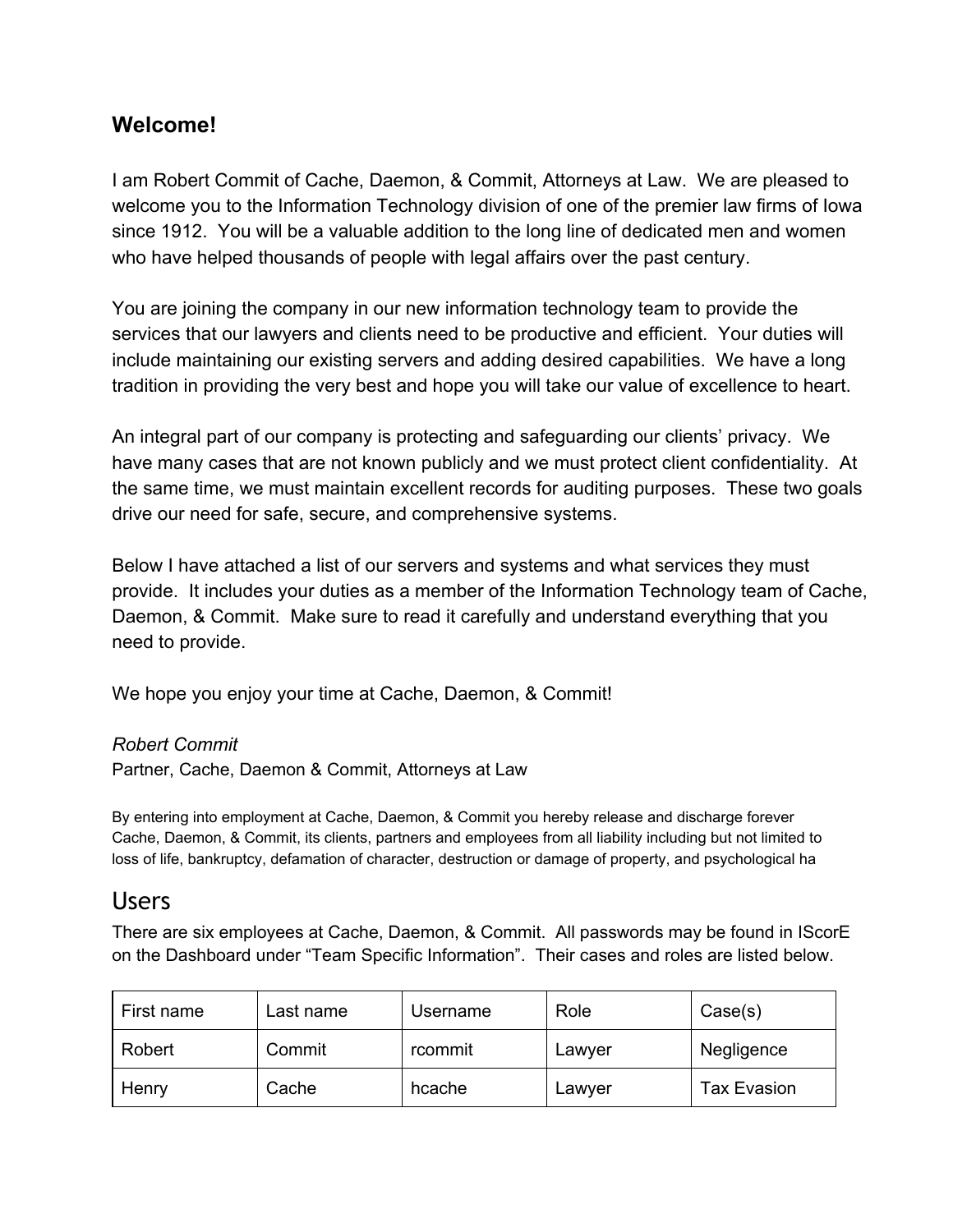| Philip  | Daemon     | pdaemon     | Lawyer        | <b>Divorce</b>     |
|---------|------------|-------------|---------------|--------------------|
| Jeevana | Mittal     | jmittal     | Paralegal     | <b>Tax Evasion</b> |
| Jiawei  | Sun        | <b>ISUN</b> | Paralegal     | Negligence         |
| Patrick | Van Standt | pstandt     | Administrator | <b>None</b>        |

## Flags

The Negligence flag needs to be accessible from multiple servers. It should be placed in its folder on the FTP server (ftp.teamN.isucdc.com). The users that need access to those case files should be able to view the files in those folders through the web interface on the file server and through the website at www.teamN.isucdc.com. The flags should also be backed up with the other files.

## DNS

DNS will be provided for you and will be controlled via IScorE [\(https://iscore.iseage.org\)](https://www.google.com/url?q=https%3A%2F%2Fiscore.iseage.org&sa=D&sntz=1&usg=AFQjCNEQN8S8GvqwOTVvSfq_ErhT3wtqpA). You must enter in the external IP addresses of your servers into IScorE under DNS Records.

## **Other**

- Cache Daemon Commit has funds for up to three new servers, one of which will be the new RDP server. There is a strict 6 server limit.
- The administrator, Patrick Van Standt, must have remote administrator access on all servers, either through SSH or Remote Desktop.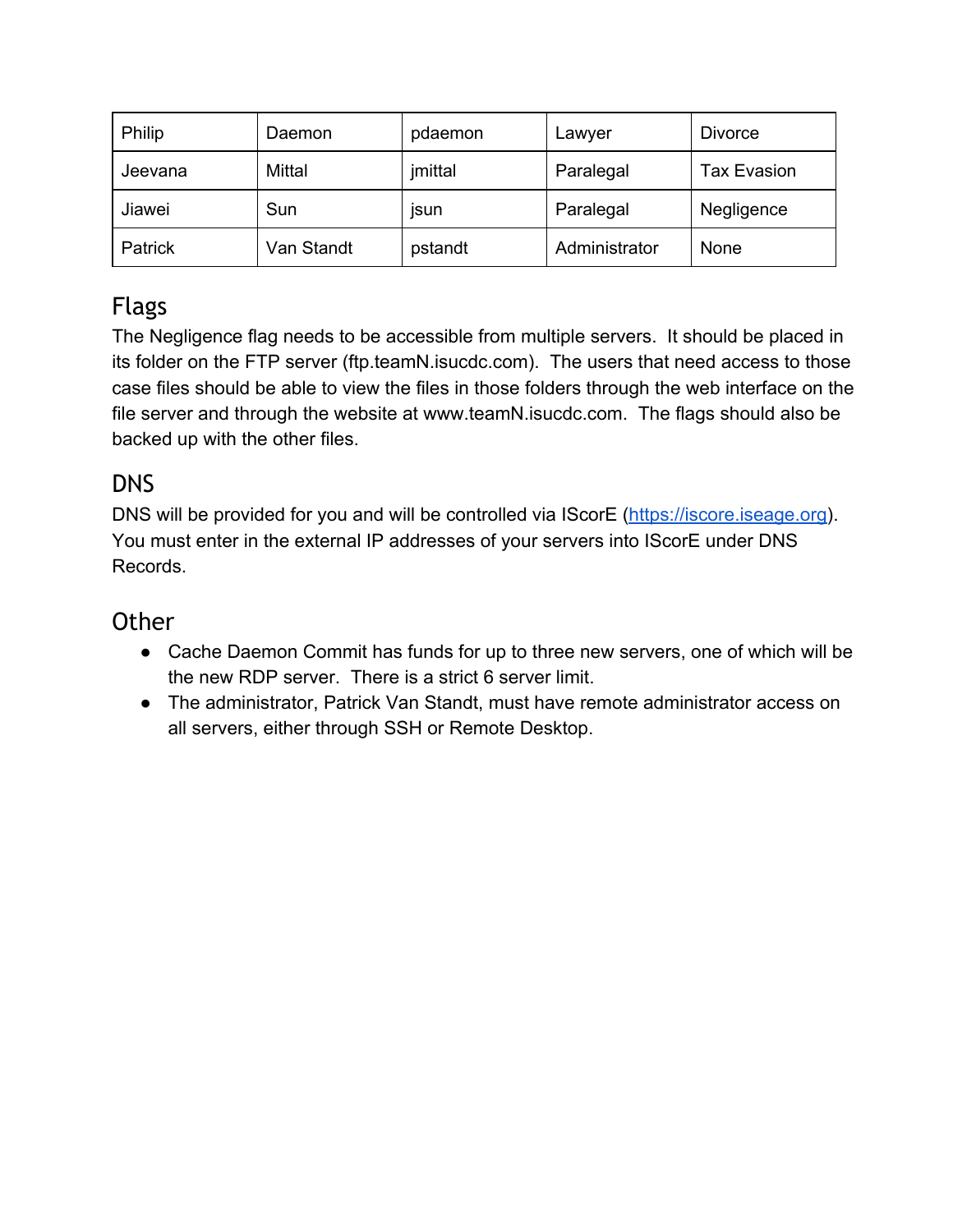## Corporate Webserver (www.teamN.isucdc.com) [Provided] **Default Username: root Default Password: cdc**

Our CentOS webserver hosts our corporate website. The website was created with a front-end of Angular JS and a back-end of PHP and MySQL. There are three main features of the website. The first is the company and lawyer profiles which are open to the public. Lawyers and other company employees have access to the second section which is the cases list. The last section is the information about each case including a portal to upload and download files. The files will be stored on the file server located at ftp.teamN.isucdc.com. Each lawyer should only be able to view the files relating to the cases on which he is working (listed above). Unfortunately, we do not have the resources to rebuild the server from scratch and have no desire to leave CentOS.

### **Required Access**

● All employees should be able to upload and download files

#### **Required Services**

- Website on port 80
- SSH on port 22 for administrator

### **Flag Locations**

- /usr/share/nginx/html
- /root/

#### Notes:

- You cannot migrate from this server
- You need to modify \*file\* to reflect your team's file server hostname

## FTP Server (ftp.teamN.isucdc.com) [Provided] **Default Username: root Default Password: cdc**

We have an FTP file server that employees that can use to upload and download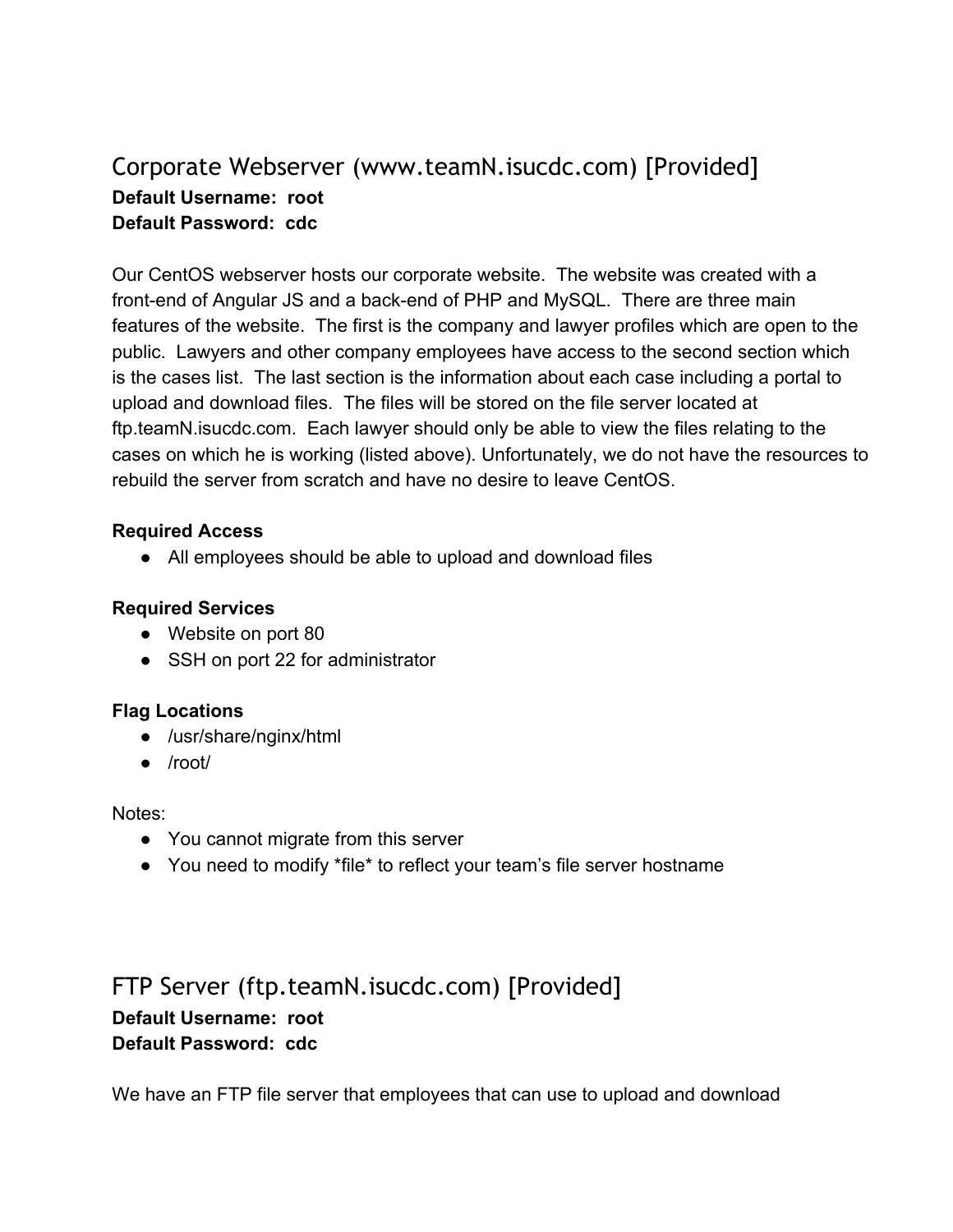caserelated files. Each case will have a separate folder. Inside each case folder, there will be a folder labelled "evidence". All files on this folder must be available through the web-based interface on www.teamN.isucdc.com. Flags must be accessible through the web-based interface and FTP to the lawyers working on the case. We are very happy with our current server and do not have the resources to rebuild it from scratch.

## **Required Services**

- FTP access over port 21 (or other port with permission)
- SSH on port 22 for administrator
- Must be available via web interface on corporate web site

## **Flag Locations**

- /share/negligence
- /root/

## RDP Server (rdp.teamN.isucdc.com)

*This is a new server which you will be creating from scratch.*

The engineers need a Windows remote desktop server for file storage and as a secure computer for work. They must be able to access the server remotely using WIndows and Linux Remote Desktop. The following programs must be installed and available to all employees:

- Google Chrome
- Mozilla Firefox
- PuTTY
- FileZilla
- Adobe Reader
- LibreOffice

Note: you can use the website [https://ninite.com](https://www.google.com/url?q=https%3A%2F%2Fninite.com&sa=D&sntz=1&usg=AFQjCNH53EVH5Jj1S1Hnc5FTtEknwWfcXg) to automate the installation of these programs.

## **Required Services**

- Remote Desktop over port 3389 for all employees
- Must be compatible with rdesktop running on Linux

## **Flag Locations**

● C:\Users\Administrator\